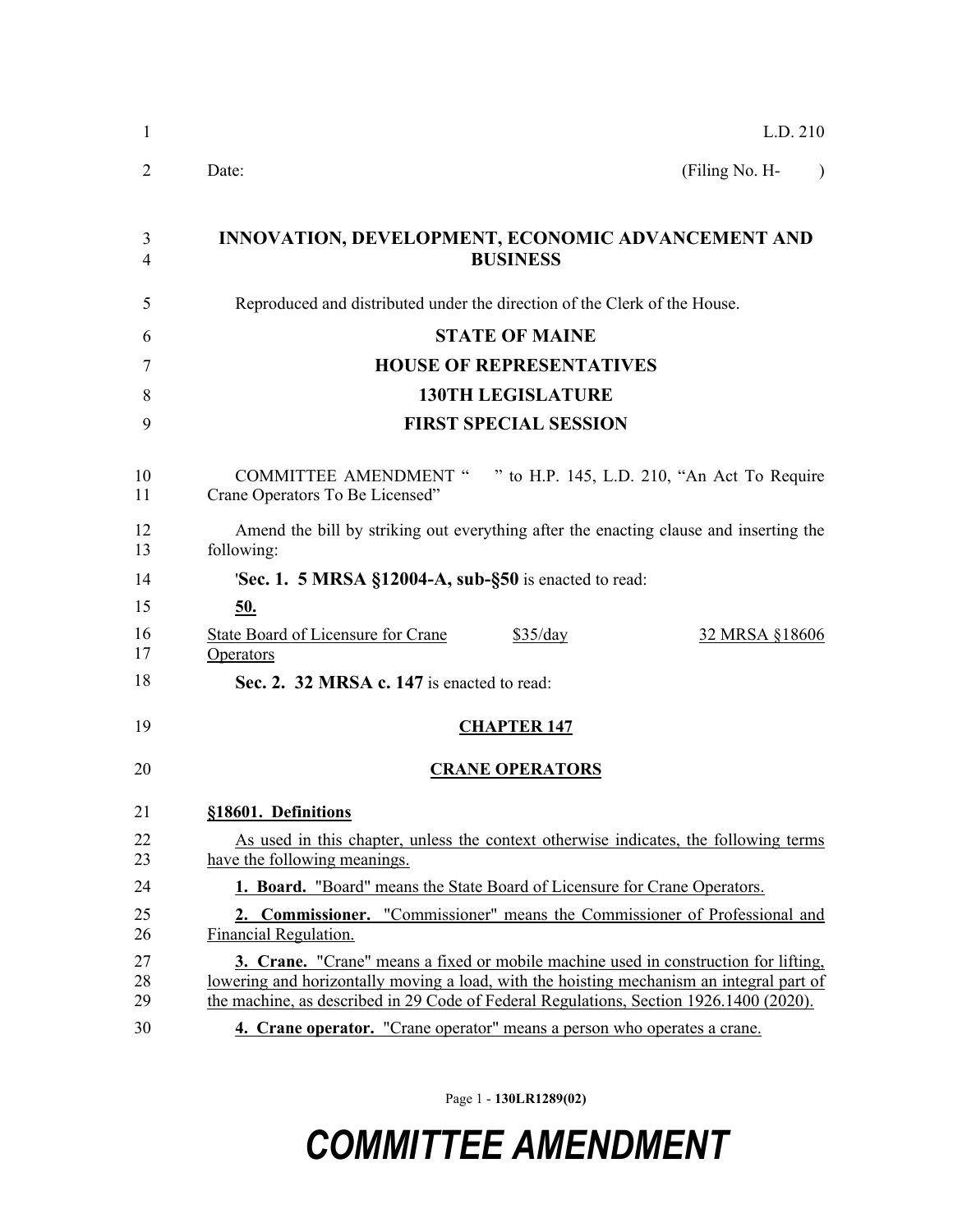| 1  | <b>5.</b> License. "License" means a license issued by the board granting a person the        |
|----|-----------------------------------------------------------------------------------------------|
| 2  | authority to act as a crane operator in this State.                                           |
| 3  | <b>6. Licensed crane operator.</b> "Licensed crane operator" means a person licensed by       |
| 4  | the board to operate a crane pursuant to this chapter.                                        |
| 5  | §18602. State Board of Licensure for Crane Operators                                          |
| 6  | 1. Creation; purpose. The State Board of Licensure for Crane Operators, as                    |
| 7  | established by Title 5, section 12004-A, subsection 50, is responsible for the administration |
| 8  | of this chapter.                                                                              |
| 9  | <b>2. Membership.</b> The board consists of 7 members appointed by the Governor as            |
| 10 | follows:                                                                                      |
| 11 | A. Five licensed crane operators who have been engaged in crane operation for at least        |
| 12 | 5 years immediately preceding appointment; and                                                |
| 13 | B. Two public members, as defined by Title 5, section 12004-A.                                |
| 14 | Each member of the board must be a citizen of the United States and a resident of this State. |
| 15 | 3. Term; removal. Appointments to the board under subsection 2 are for 5-year terms           |
| 16 | and must comply with Title 10, section 8009. The Governor may remove a member of the          |
| 17 | board for cause.                                                                              |
| 18 | 4. Organization and meetings. The board shall meet at least once a year to conduct            |
| 19 | its business and to elect its officers. Additional meetings may be held as necessary to       |
| 20 | conduct the business of the board and may be convened at the call of the chair or a majority  |
| 21 | of the board members. The board shall elect or annually appoint a chair and vice-chair. A     |
| 22 | quorum of the board is 4 members.                                                             |
| 23 | <b>5. Compensation and expenses.</b> Members of the board are entitled to compensation        |
| 24 | according to the provisions of Title 5, chapter 379. Clerical expenses may not be allowed     |
| 25 | any member of the board, except as provided in section 18603, subsection 1.                   |
| 26 | <b>6. Powers and duties of the board.</b> The board has the following powers and duties       |
| 27 | in addition to those otherwise set forth in this chapter:                                     |
| 28 | A. The duty to evaluate the qualifications of applicants for licensure under this chapter;    |
| 29 | B. The power to conduct an investigation on its own motion or on written complaint            |
| 30 | filed with the board regarding a licensee's potential noncompliance with or violation of      |
| 31 | this chapter or of any rules adopted by the board;                                            |
| 32 | C. The authority to adopt rules reasonably necessary for the proper performance of its        |
| 33 | duties and the administration of this chapter. Rules adopted pursuant to this paragraph       |
| 34 | are routine technical rules as defined in Title 5, chapter 375, subchapter 2-A;               |
| 35 | D. The authority to adopt rules establishing fees for the purposes authorized under this      |
| 36 | chapter. Rules adopted pursuant to this paragraph are major substantive rules as              |
| 37 | defined in Title 5, chapter 375, subchapter 2-A;                                              |
| 38 | E. The power to conduct hearings and to subpoena witnesses, records and documents             |
| 39 | to assist with investigations, to determine whether grounds exist for suspension,             |
| 40 | revocation or denial of a license, or as otherwise necessary to the fulfillment of the        |

Page 2 - **130LR1289(02)**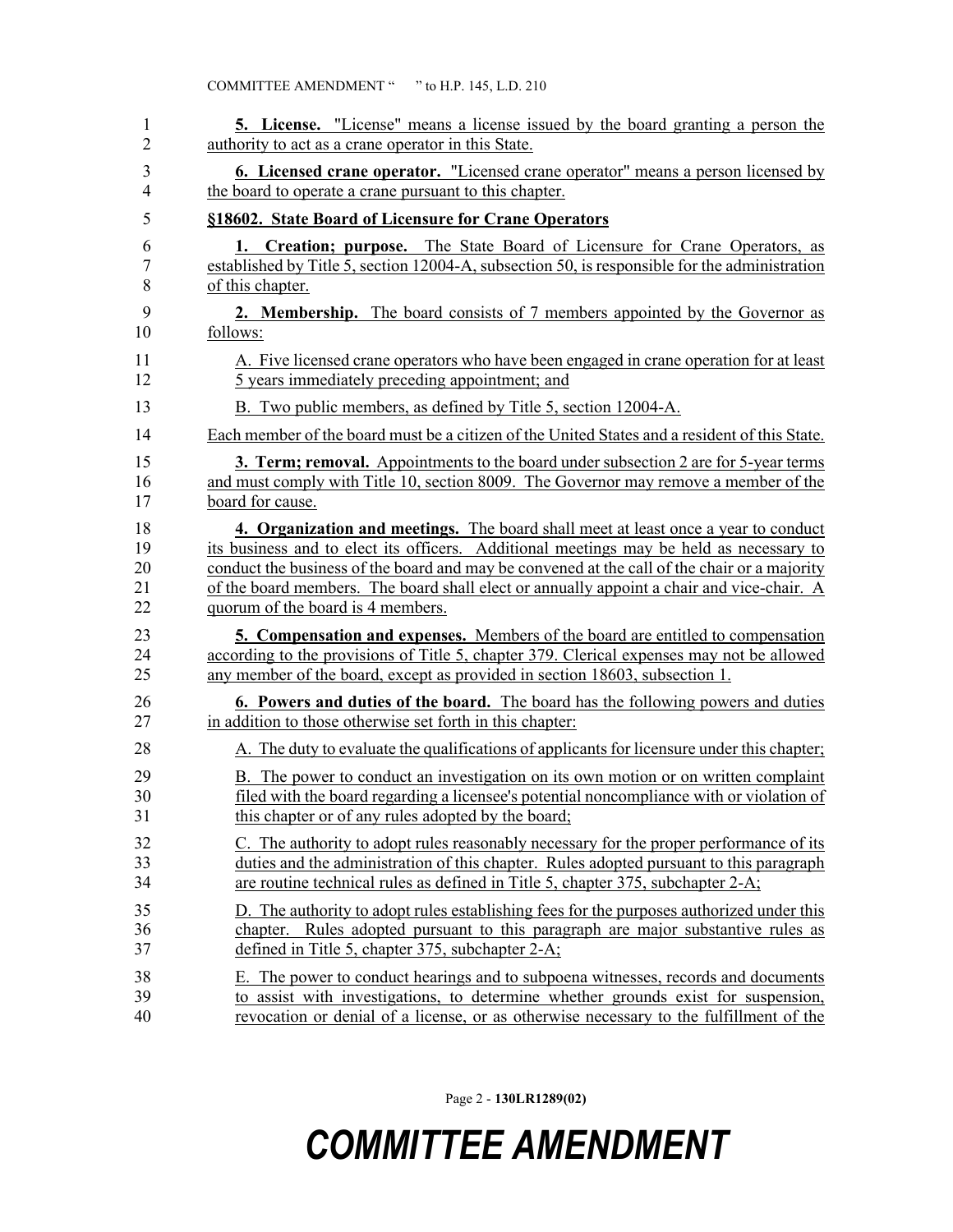| $\mathbf{1}$   | board's responsibilities under this chapter. Hearings must be conducted in conformity        |
|----------------|----------------------------------------------------------------------------------------------|
| $\overline{2}$ | with Title 5, chapter 375, subchapter 4, as applicable;                                      |
| 3              | F. The power to adopt and have an official seal; and                                         |
| $\overline{4}$ | G. The power to enter into contracts to carry out the board's responsibilities under this    |
| 5              | chapter.                                                                                     |
| 6              | §18603. Recordkeeping and reporting                                                          |
| 7              | 1. Receipts and disbursements. The board shall receive and account for all funds             |
| 8              | derived under this chapter and shall pay the money to the Treasurer of State who shall       |
| 9              | deposit the money in a separate fund to be known as the Crane Operators Fund. The board      |
| 10             | may make other expenditures from this fund, upon itemized vouchers approved by the chair     |
| 11             | of the board, that in the opinion of the board are reasonably necessary for the proper       |
| 12             | performance of its duties under this chapter.                                                |
| 13             | 2. Records and reports. The board shall keep such records and minutes as are                 |
| 14             | necessary to the ordinary dispatch of its functions. Not later than August 1st of each year, |
| 15             | the board shall submit to the commissioner a report of its transactions of the preceding     |
| 16             | fiscal year ending June 30th and shall transmit to the commissioner a complete statement     |
| 17             | of the receipts and expenditures of the board, attested by affidavits of the chair.          |
| 18             | §18604. Role of commissioner                                                                 |
| 19             | The commissioner shall act as a liaison between the board and the Governor. The              |
| 20             | commissioner may not exercise or interfere with the exercise of discretionary, regulatory    |
| 21             | or licensing authority granted by statute to the board. The commissioner may require the     |
| 22             | board to be accessible to the public for complaints and questions during regular business    |
| 23             | hours and to provide any information the commissioner requires in order to ensure that the   |
| 24             | board is operating administratively within the requirements of this chapter.                 |
| 25             | The board shall submit to the commissioner its budgetary requirements in the same            |
| 26             | manner as is provided in Title 5, section 1665. The budget submitted by the board to the     |
| 27             | commissioner must be sufficient to enable the board to comply with this chapter.             |
| 28             | §18605. License required                                                                     |
| 29             | Beginning January 1, 2023, a person may not act as a crane operator without a license        |
| 30             | issued under this chapter or during any period in which that person's license has expired or |
| 31             | has been suspended or revoked. A person who is being trained in crane operation on or        |
| 32             | after January 1, 2023, in accordance with standards established under 29 Code of Federal     |
| 33             | Regulations, Section 1926.1427, may operate a crane without a license as part of the         |
| 34             | person's training.                                                                           |
| 35             | §18606. Licensing qualifications                                                             |
| 36             | <b>1. General requirements.</b> Application for licensure as a crane operator must be made   |
| 37             | on a form prescribed and furnished by the board and contain statements made under oath       |
| 38             | showing the following:                                                                       |
| 39             | A. Current licensure as a crane operator in another state or territory of the United         |
| 40             | States; or                                                                                   |

Page 3 - **130LR1289(02)**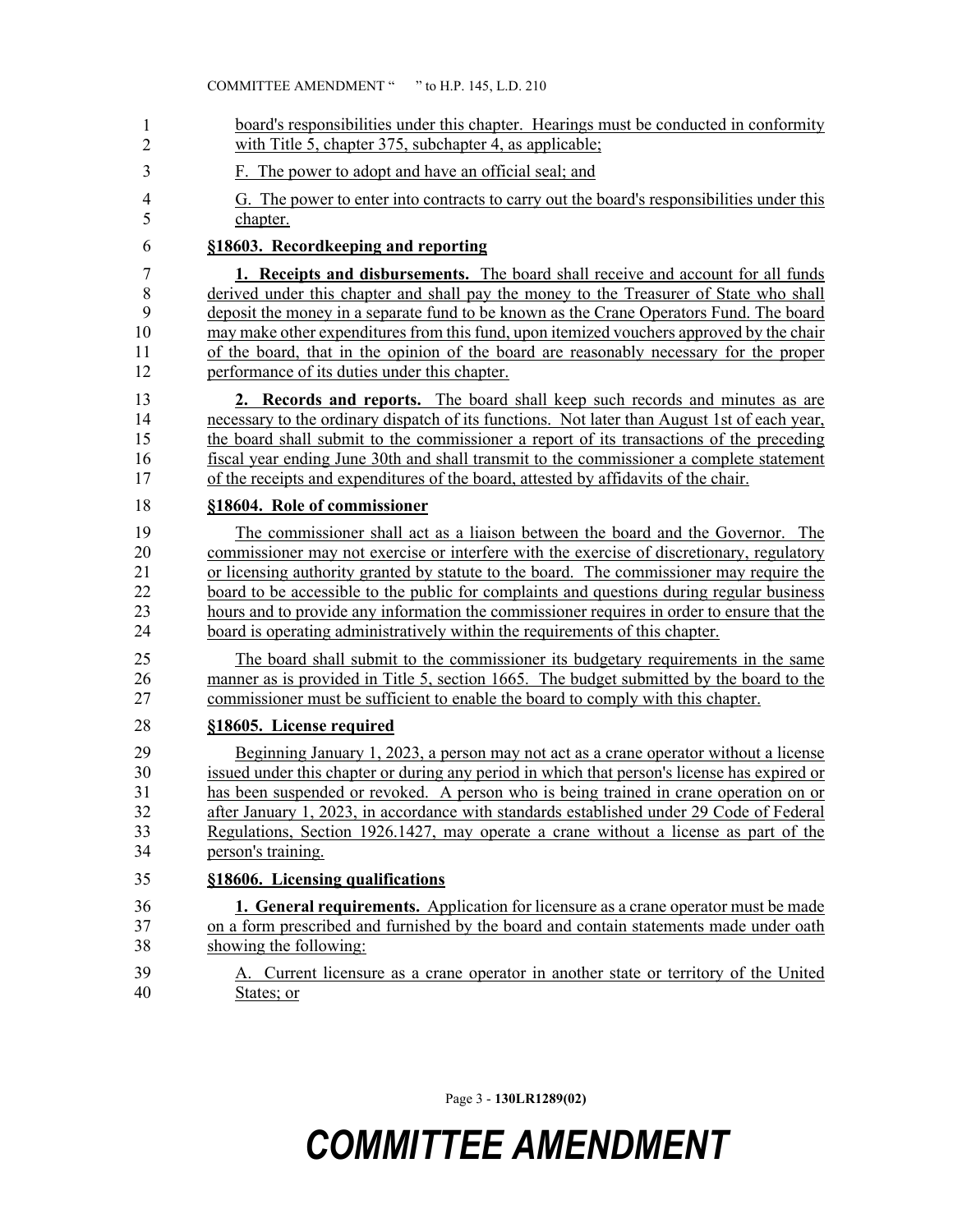| 1                       | B. Current certification by an independent organization accredited by the American                                                                                                                                                                                             |
|-------------------------|--------------------------------------------------------------------------------------------------------------------------------------------------------------------------------------------------------------------------------------------------------------------------------|
| $\overline{c}$          | National Standards Institute or successor organization for the certification of crane                                                                                                                                                                                          |
| $\overline{\mathbf{3}}$ | operators.                                                                                                                                                                                                                                                                     |
| 4                       | 2. Fee. Applicants for licensure under this section shall pay a fee, as established by                                                                                                                                                                                         |
| 5                       | the board by rule under section 18602, subsection 6, paragraph D.                                                                                                                                                                                                              |
| 6                       | <b>3. Roster of licensed crane operators.</b> The board shall maintain a roster of all active                                                                                                                                                                                  |
| 7                       | licensed crane operators on its publicly accessible website. Copies of the roster must be                                                                                                                                                                                      |
| 8                       | made available upon request for such fees as the board may authorize in its rules.                                                                                                                                                                                             |
| 9                       | §18607. License revocation and reissuance                                                                                                                                                                                                                                      |
| 10                      | 1. Violations; grounds for revocation. The board may suspend, revoke or refuse to                                                                                                                                                                                              |
| 11                      | renew the license of a crane operator pursuant to Title 5, section 1004. The board may                                                                                                                                                                                         |
| 12                      | refuse to issue or renew, or the District Court, pursuant to Title 4, chapter 5, may revoke,                                                                                                                                                                                   |
| 13                      | suspend or refuse to renew, the license of a crane operator who is found guilty of:                                                                                                                                                                                            |
| 14                      | A. The practice of any fraud or deceit in obtaining a license as a crane operator;                                                                                                                                                                                             |
| 15                      | B. Any gross negligence, incompetence or misconduct in operating cranes; or                                                                                                                                                                                                    |
| 16                      | C. Violating any provision of this chapter or any rule of the board.                                                                                                                                                                                                           |
| 17<br>18<br>19          | <b>Complaints.</b> Any person may register a complaint of fraud, deceit, gross<br>2.<br>negligence, incompetence or misconduct against any licensed crane operator. A complaint<br>must be in writing, signed by the individual making the complaint and filed with the board. |
| 20                      | 3. Reissuance; replacement. The board may reissue a license to a crane operator                                                                                                                                                                                                |
| 21                      | whose license or certificate has been revoked if 4 or more members of the board vote in                                                                                                                                                                                        |
| 22                      | favor of that reissuance. The board may issue a new license to replace any license or                                                                                                                                                                                          |
| 23                      | certificate revoked, lost, destroyed or mutilated, subject to the rules of the board and                                                                                                                                                                                       |
| 24                      | payment of a fee established by the board.                                                                                                                                                                                                                                     |
| 25                      | §18608. License expiration and renewal                                                                                                                                                                                                                                         |
| 26                      | 1. Expiration and renewals generally. A crane operator license expires on the last                                                                                                                                                                                             |
| 27                      | day of December of each odd-numbered year and a person may not operate a crane with an                                                                                                                                                                                         |
| 28                      | expired license. The board shall notify every person licensed under this chapter of the date                                                                                                                                                                                   |
| 29                      | of the expiration of that person's license and the amount of the fee that is required for its                                                                                                                                                                                  |
| 30                      | renewal. A license may be renewed up to 90 days after the date of its expiration upon                                                                                                                                                                                          |
| 31                      | payment of a late fee established by rule by the board in addition to the renewal fee. A                                                                                                                                                                                       |
| 32                      | person who submits an application for renewal more than 90 days after the license renewal                                                                                                                                                                                      |
| 33                      | date is subject to all requirements governing new applicants under this chapter, except that                                                                                                                                                                                   |
| 34                      | the board may, giving due consideration to the protection of the public, waive any                                                                                                                                                                                             |
| 35                      | additional qualifications if the renewal application is made within 3 years from the date of                                                                                                                                                                                   |
| 36                      | the expiration, the applicant has held a license for at least 10 years and the applicant has                                                                                                                                                                                   |
| 37                      | never been subject to discipline in this or any other jurisdiction.                                                                                                                                                                                                            |
| 38                      | 2. Exemptions from expiration and renewal fees. Notwithstanding any other                                                                                                                                                                                                      |
| 39                      | provision of this chapter, the board shall waive examination and payment of renewal fees                                                                                                                                                                                       |
| 40                      | if a renewal application is made within 90 days after separation from the United States                                                                                                                                                                                        |
| 41                      | Armed Forces, under conditions other than dishonorable, by a person who failed to renew                                                                                                                                                                                        |
| 42                      | the person's license because the person was on active duty in the United States Armed                                                                                                                                                                                          |
| 43                      | Forces and the person submits satisfactory evidence to the board.                                                                                                                                                                                                              |

Page 4 - **130LR1289(02)**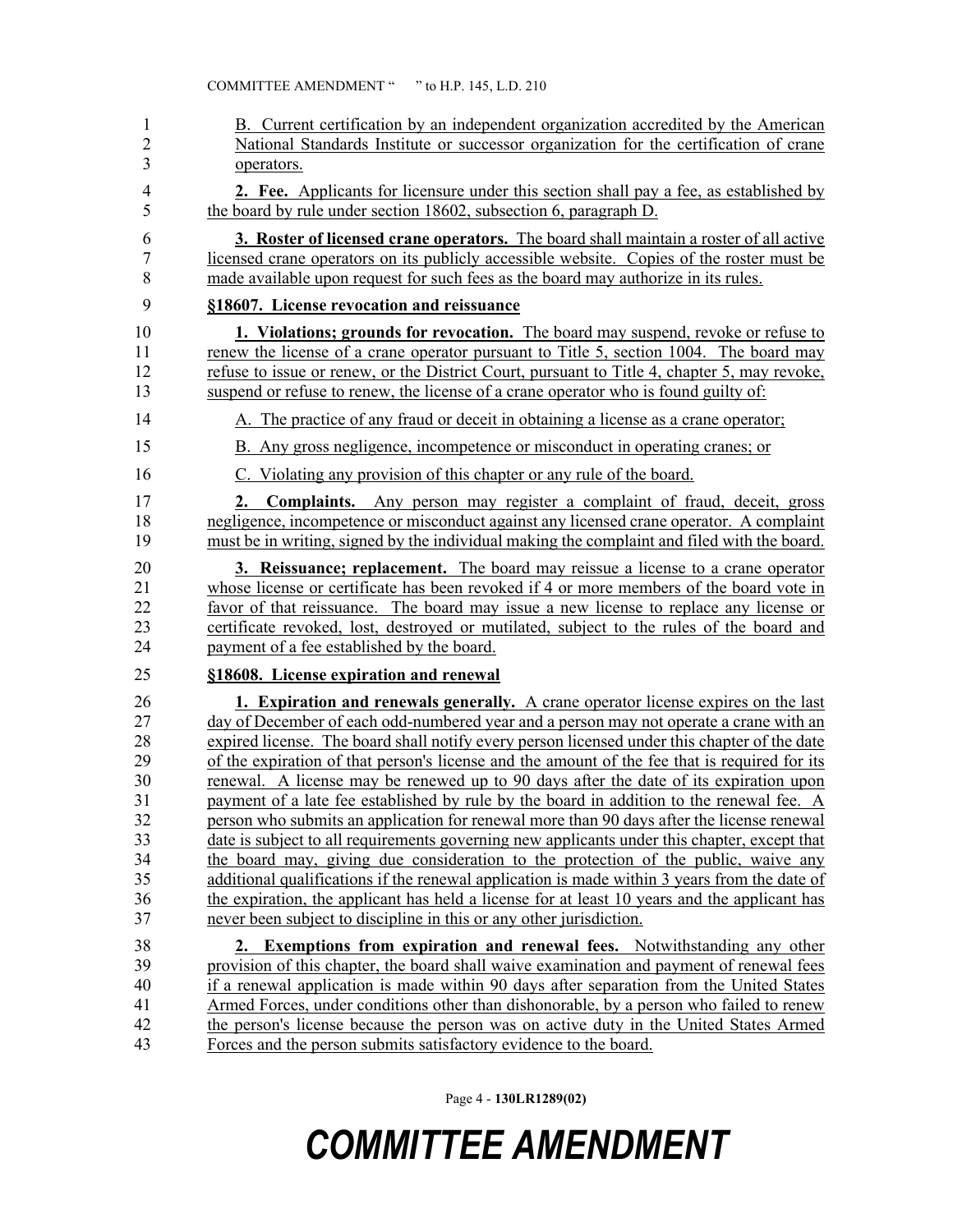| $\mathbf{1}$                              | <b>3. Required hearing.</b> The board may not refuse to renew a license for any reason                                                                                                                                                                                                   |           |           |  |  |
|-------------------------------------------|------------------------------------------------------------------------------------------------------------------------------------------------------------------------------------------------------------------------------------------------------------------------------------------|-----------|-----------|--|--|
| $\overline{2}$                            | other than failure to pay a required fee unless it has afforded the licensed crane operator<br>notice of an opportunity for an adjudicatory hearing pursuant to Title 5, chapter 375. The<br>board shall hold an adjudicatory hearing at the written request of any person who is denied |           |           |  |  |
| $\overline{\mathbf{3}}$<br>$\overline{4}$ |                                                                                                                                                                                                                                                                                          |           |           |  |  |
| 5                                         | a license without a hearing for any reason other than a failure to pay a required fee if the                                                                                                                                                                                             |           |           |  |  |
| 6                                         | board receives the written request within 30 days of the applicant's receipt of written notice                                                                                                                                                                                           |           |           |  |  |
| $\overline{7}$                            | of the denial of the application, the reasons for the denial and the right to request a hearing.                                                                                                                                                                                         |           |           |  |  |
| $\,$ $\,$                                 | Sec. 3. Initial appointments to the State Board of Licensure for Crane                                                                                                                                                                                                                   |           |           |  |  |
| 9                                         | <b>Operators.</b> The initial 5 members of the State Board of Licensure for Crane Operators                                                                                                                                                                                              |           |           |  |  |
| 10                                        | established by the Maine Revised Statutes, Title 5, section 12004-A, subsection 50 may be                                                                                                                                                                                                |           |           |  |  |
| 11<br>12                                  | appointed without holding a license pursuant to Title 32, section 18605 if the appointee<br>holds a current license as a crane operator in good standing in another state or territory of                                                                                                |           |           |  |  |
| 13                                        | the United States or holds a current certification by an independent organization accredited                                                                                                                                                                                             |           |           |  |  |
| 14                                        | by the American National Standards Institute for the certification of crane operators.                                                                                                                                                                                                   |           |           |  |  |
| 15                                        | Sec. 4. Transfer. Notwithstanding any provision of law to the contrary, the State                                                                                                                                                                                                        |           |           |  |  |
| 16                                        | Controller shall transfer \$489,879 from the unappropriated surplus of the General Fund to                                                                                                                                                                                               |           |           |  |  |
| 17                                        | the Board of Licensure for Crane Operators, Other Special Revenue Funds account within                                                                                                                                                                                                   |           |           |  |  |
| 18<br>19                                  | the Department of Professional and Financial Regulation no later than October 1, 2021 to<br>support the establishment and start-up costs of the State Board of Licensure for Crane                                                                                                       |           |           |  |  |
| 20                                        | Operators.                                                                                                                                                                                                                                                                               |           |           |  |  |
| 21                                        | Sec. 5. Appropriations and allocations. The following appropriations and                                                                                                                                                                                                                 |           |           |  |  |
| 22                                        | allocations are made.                                                                                                                                                                                                                                                                    |           |           |  |  |
| 23                                        | PROFESSIONAL AND FINANCIAL REGULATION, DEPARTMENT OF                                                                                                                                                                                                                                     |           |           |  |  |
| 24                                        | <b>Administrative Services - Professional and Financial Regulation 0094</b>                                                                                                                                                                                                              |           |           |  |  |
| 25                                        | Initiative: Allocates funds to update the agency licensing management system for the                                                                                                                                                                                                     |           |           |  |  |
| 26                                        | implementation of the licensure of crane operators and for ongoing maintenance and                                                                                                                                                                                                       |           |           |  |  |
| 27                                        | support.                                                                                                                                                                                                                                                                                 |           |           |  |  |
| 28                                        | <b>OTHER SPECIAL REVENUE FUNDS</b>                                                                                                                                                                                                                                                       | 2021-22   | 2022-23   |  |  |
| 29                                        | All Other                                                                                                                                                                                                                                                                                | \$21,402  | \$2,704   |  |  |
| 30<br>31                                  | OTHER SPECIAL REVENUE FUNDS TOTAL                                                                                                                                                                                                                                                        | \$21,402  | \$2,704   |  |  |
| 32                                        | <b>Board of Licensure for Crane Operators N388</b>                                                                                                                                                                                                                                       |           |           |  |  |
| 33                                        |                                                                                                                                                                                                                                                                                          |           |           |  |  |
| 34                                        | Initiative: Allocates funds for one Office Specialist II position, one Senior Electrical                                                                                                                                                                                                 |           |           |  |  |
| 35                                        | Inspector position, 5 Electrical Inspector positions and one half-time Consumer Assistant<br>and Hearing Coordinator and related All Other costs as well as per diem costs for 7 board                                                                                                   |           |           |  |  |
| 36                                        | members to establish and operate the State Board of Licensure for Crane Operators.                                                                                                                                                                                                       |           |           |  |  |
| 37                                        | <b>OTHER SPECIAL REVENUE FUNDS</b>                                                                                                                                                                                                                                                       | 2021-22   | 2022-23   |  |  |
| 38                                        | POSITIONS - LEGISLATIVE COUNT                                                                                                                                                                                                                                                            | 7.500     | 7.500     |  |  |
| 39                                        | <b>Personal Services</b>                                                                                                                                                                                                                                                                 | \$506,297 | \$706,535 |  |  |
| 40<br>41                                  | All Other                                                                                                                                                                                                                                                                                | \$159,312 | \$159,937 |  |  |
| 42                                        | OTHER SPECIAL REVENUE FUNDS TOTAL                                                                                                                                                                                                                                                        | \$665,609 | \$866,472 |  |  |
|                                           |                                                                                                                                                                                                                                                                                          |           |           |  |  |
| 43                                        |                                                                                                                                                                                                                                                                                          |           |           |  |  |

Page 5 - **130LR1289(02)**